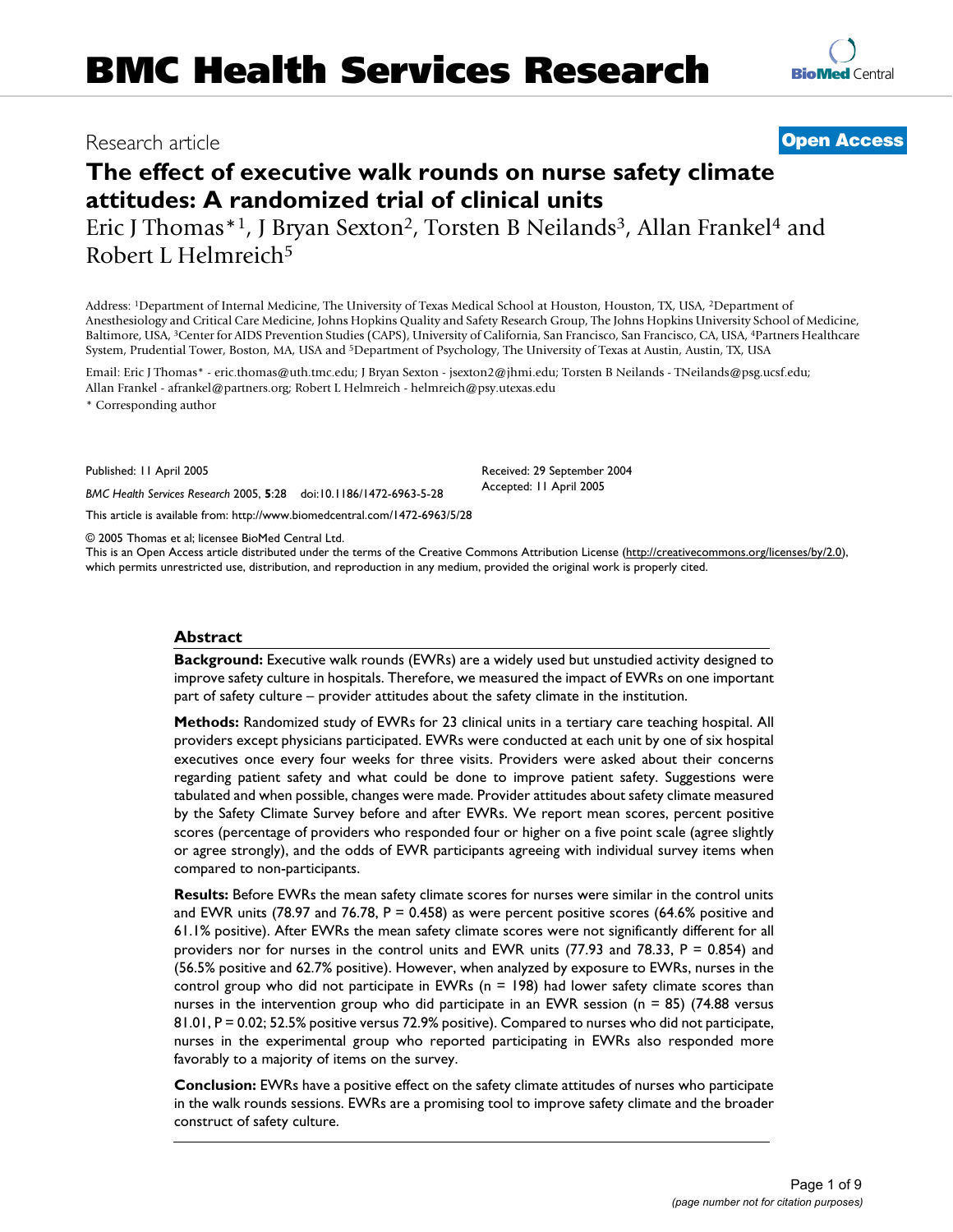#### **Background**

Many hospitals are implementing executive walk rounds (EWRs), a widely used but unstudied activity to improve patient safety [1,2]. EWRs vary from hospital to hospital, but in general they consist of visits by hospital executives to patient care areas to discuss patient safety issues with providers. EWRs enlist leadership to break down the significant barriers to discuss human error in healthcare. The executive may ask providers to discuss specific events or general processes that could put patients at risk for harm, they ask for suggestions to improve safety, and verbalize their commitment to improving safety. Discussions are documented and lead to action which is followed by feedback to participants. EWRs help hospitals identify opportunities to improve care processes by utilizing the wisdom of frontline providers, they demonstrate the executives' and the organization's commitment to patient safety, and they may improve provider attitudes about safety-related issues. These attitudes are an important part of what is often called a hospital's safety culture [3].

Improving safety culture is The National Quality Forum's first of thirty safe practices for better healthcare [4]. The concept is derived from industries and organizations such as aerospace (NASA), nuclear power, aviation, and the military (naval aircraft carriers and nuclear submarines) that are known for their ability to reliably deal with risky processes [3]. One important driver of safety in these settings is a very explicit commitment to safety by leaders. Other components of a good safety culture include a focus on system improvement instead of blaming individuals for mistakes, reporting and learning from errors, and infrequent unsafe acts. A defective safety culture was highlighted as one of the organizational causes of the recent space shuttle Columbia accident [5] and has been cited as causes of high profile adverse events in hospitals.

Hospitals are feeling pressure to act to improve the safetyrelated attitudes that are part of safety culture [4]. The true prevalence of EWRs is not known, but at least 200 hospitals have used EWRs through participation in Institute for Healthcare Improvement collaboratives, and nine hospitals in Boston are participating in a 3 year study of EWRs. Over 100 more have requested a database to collect EWR data. However, despite their face validity in the eyes of these early adopters, no evaluation of EWRs has been reported so many questions exist about how EWRs should be conducted and whether or not they are effective. The purpose of this study was to measure the impact of EWRs on one important driver of safety culture – provider attitudes about safety climate as measured by The University of Texas Safety Climate Survey.

# **Methods**

#### *Overview*

Safety *culture* has been be defined as "the product of individual and group values, attitudes, perceptions, competencies, and patterns of behavior that determine the commitment to, and the style and proficiency of, an organization's health and safety management [3]." Safety *climate*, the primary outcome measure in this study, is comprised of the provider attitudes about patient safety. Safety climate is a part of safety culture (attitudes are part of both definitions) and we measure it with the Safety Climate Survey (described in detail below). We theorized that EWRs would improve individual provider attitudes, which in turn would lead to improved safety climate (the composite of provider attitudes).

Our primary hypothesis was that EWRs would improve safety climate in clinical units. An underlying assumption was that attitudes would improve even among individual providers who did not directly participate in EWRs, due to a spill-over effect from the providers who participated in EWRs to those who did not. The existing model for EWRs has not tried to target every provider in a clinical area. We hypothesized that we would not have to expose all providers in a clinical unit to EWRs in order to improve the overall unit climate.

This was the first detailed study of EWRs so we had several secondary (but a-priori) exploratory hypotheses: 1) that the effect of EWRs would be stronger for providers who participated in EWRs; 2) that the effect of EWRs would vary by provider type; and 3) that some individual items on the Safety Climate Survey would be more responsive to EWRs than others. To test these hypotheses, we randomized units in a hospital to receive EWRs or usual care (the control group). The Safety Climate Survey was administered prior to, and after EWRs.

#### *Participants and setting*

The study was conducted at Memorial Hermann Hospital, a 711 bed urban tertiary care teaching hospital that contained adult and children's hospitals. We grouped into "units" the inpatient clinical areas (such as individual ICUs or wards) that cared for similar types of patients or provided similar services. The departments of radiology, pharmacy, respiratory therapy, and physical therapy/ occupational therapy were each considered a unit and not grouped with clinical areas. The Emergency Department was not included. After this grouping process there were 23 units (the clinical care areas plus respiratory therapy, radiology, pharmacy, physical therapy/occupational therapy) eligible for randomization. A random number generator was used to allocate units to receive the executive walk round intervention or to be in the control group.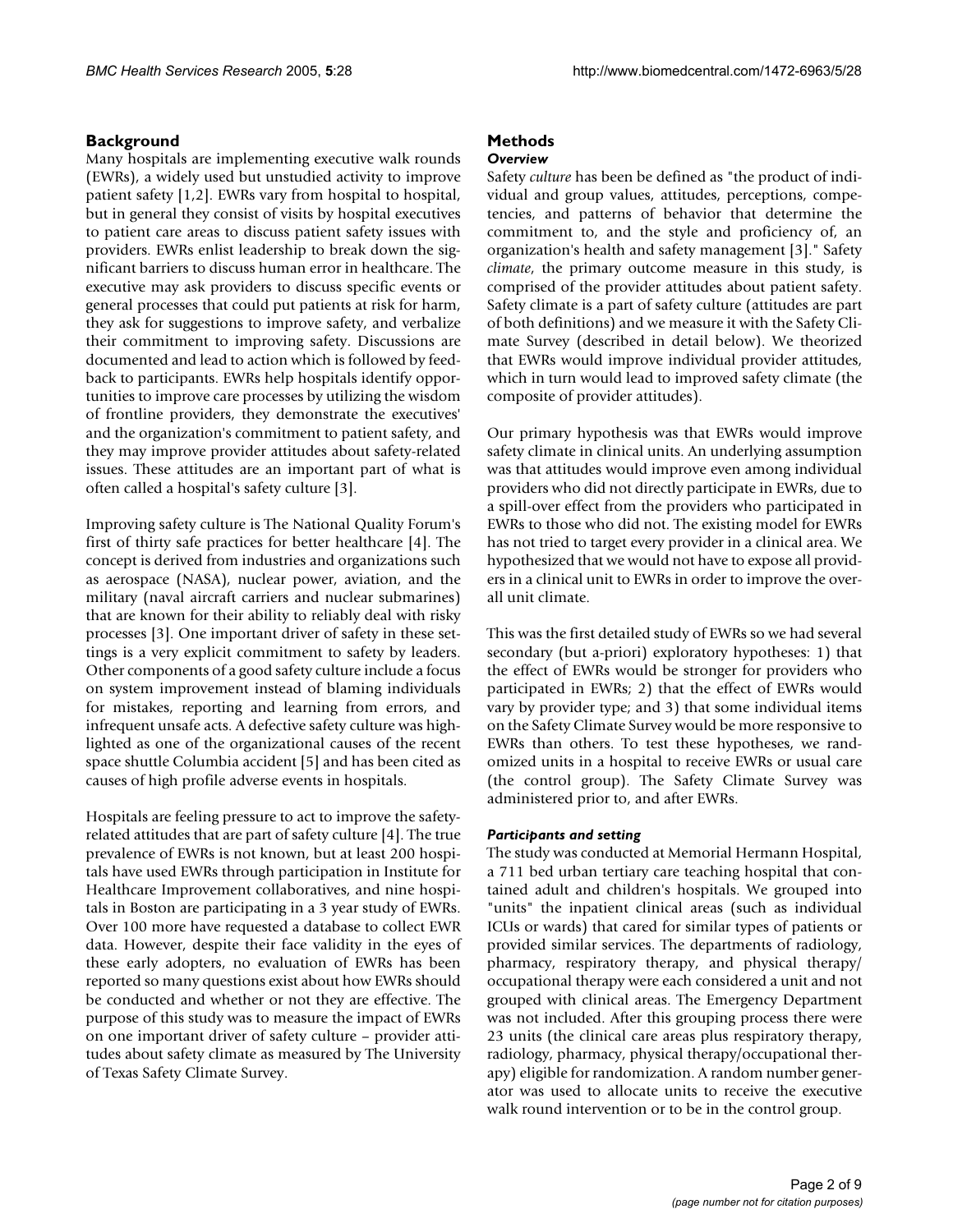#### <span id="page-2-0"></span>**Table 1: Examples of questions asked by executives during walk rounds.**

Have there been any "near misses" that almost caused patient harm but didn't? Have we harmed any patients recently? What aspects of the environment are likely to lead to the next patient harm?

Is there anything we could do to prevent the next adverse event?

Can you think of any events in the past days that have resulted in prolonged hospitalization for a patient?

Can you think of a way in which the system or your environment fails you on a consistent basis?

What specific intervention from leadership would make the work you do safer for patients?

What would make this executive walk rounds more effective?

#### *Intervention*

Six executives (2 Vice Presidents and 4 Assistant Vice Presidents) participated in the intervention. Our rationale for choosing executives was to have executives visit units that they also supervised. There was no literature to inform the frequency of visits so the executives and investigators decided that the executive should visit their units during the daytime approximately once every four weeks for a total of 3 visits. Each executive was accompanied by the hospital's Patient Safety Officer and a staff member from the Performance Improvement Department. EWRs were scheduled in advance with managers for each unit. The executive met with providers either in a common work area on the unit such as the nurses station, or in a conference room. All providers present at that time were encouraged to attend (some providers had to continue patient care), but attendance was not mandatory. The executives had met with the Patient Safety Officer before the intervention began to review patient safety concepts, to educate the executives about EWRs, and to review the questions to ask during EWRs. These questions (Table [1](#page-2-0)) were generated from the literature [1] and the hospital's patient safety committee. Before asking the questions the executives stated that patient safety was a priority for the hospital, that the purpose of their visit was to foster a culture that encourages open communication and identifies ways to improve systems, that all comments would be kept confidential, and that no individual would be held accountable for system flaws, for revealing errors, or voicing their concerns. We did not enforce one standard script for all executives. Walk round sessions lasted 30–60 minutes. At the close of each session the providers were asked to tell two other providers in their unit who did not attend EWRs about the session. This was done to try and magnify the effect of the intervention and improve attitudes even among those who did not directly participate in an EWR.

#### *Outcome measure*

The primary outcome measure was safety climate, measured using the Safety Climate Survey. The Safety Climate Survey is derived from similar surveys in commercial aviation [6] that measured safety-related attitudes of cockpit crew members. We adapted the aviation survey for healthcare by incorporating existing concepts from healthcare (especially research on safety [7] and organizational culture [8]), conducting focus groups with health care providers, consulting subject matter experts, and field testing items. The first healthcare version was for intensive care providers [9-11]. Our factor analysis of that survey identified a 7 item scale that we called the Safety Climate Scale. We then added items to the questionnaire which have been linked to safety and performance outcomes in prior aviation research [12,13], as well items that were identified through discussions with hospital executives, quality experts, and other end-users. This resulted in the 21 item Safety Climate Survey that uses a 5-point likert scale where 1 = disagree strongly and 5 = agree strongly. Excluding this study, over 8,000 healthcare providers in 251 clinical areas in 52 hospitals have completed the survey and the survey has been endorsed by the Institute for Healthcare Improvement.

We administered the baseline Safety Climate Survey between September 1st and October 15, 2002. EWRs occurred between late October 2002 and January 31, 2003. The survey was re-administered during March and April 2003. We surveyed Registered Nurses, Licensed Vocational Nurses, Nurse Managers, Pharmacists, technicians, Respiratory Therapists, Physical Therapists, Occupational Therapists, Speech Therapists, and Dieticians. Float pool staff were excluded although some non-float pool providers also worked in more than one unit. We did not survey physicians because many of them did not spend enough time on a specific unit to notice changes in safety climate over a short period of time, and their schedules made it likely that they would not be exposed to the intervention. Human Resources generated lists of eligible providers and unit managers reviewed the lists for accuracy. Managers distributed the baseline surveys at meetings or by placing them in mail boxes. To improve response rates they redistributed surveys every two weeks during each administration period. The post-EWRs surveys were administered as described for the baseline surveys and some providers completed the survey as part of previously scheduled in-service training. We surveyed day and evening shifts (even though walk rounds only occurred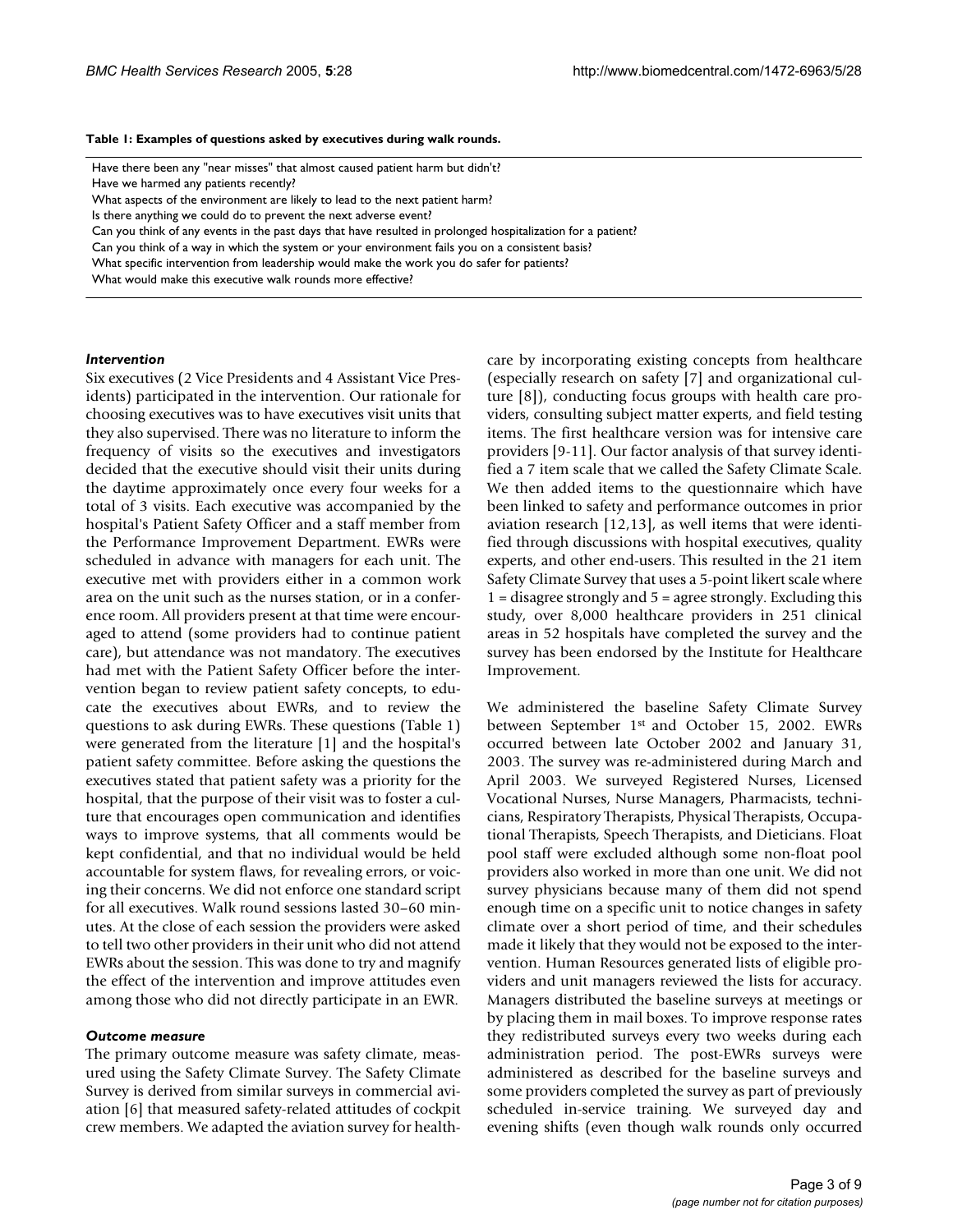|                        | Walk rounds n (%) | Control n (%) |
|------------------------|-------------------|---------------|
| Total                  | 260               | 338           |
| <b>Type of Nurse</b>   |                   |               |
| <b>LVN</b>             | 30(11.5)          | 30(8.9)       |
| <b>RN</b>              | 207 (79.6)        | 291 (86.1)    |
| Nurse Manager          | 23(8.8)           | 17(5.0)       |
| Age (years)            |                   |               |
| Less than 30           | 86(33.1)          | 87(25.7)      |
| $30 - 34$              | 39 (15.0)         | 45 (13.3)     |
| $35 - 39$              | 34(13.1)          | 42 (12.4)     |
| $40 - 44$              | 42(16.1)          | 68 (20.8)     |
| 45 and over            | 54 (20.8)         | 89(26.3)      |
| Missing                | 5(1.9)            | 7(2.1)        |
| Years in this hospital |                   |               |
| Less than I            | 52 (20.0)         | 44 (13.0)     |
| $I-2$                  | 41 (15.8)         | 46 (13.6)     |
| $3 - 7$                | 61(23.5)          | 96 (28.4)     |
| $8 - 12$               | 49 (18.8)         | 90(26.6)      |
| $13 - 20$              | 24(9.2)           | 34(10.1)      |
| 21 and over            | 17(6.5)           | 10(3.0)       |
| Missing                | 16(6.2)           | 18(5.3)       |

#### **Table 2: Demographic characteristics of the post walk rounds nurse respondents.**

#### **Table 3: Themes identified during walk rounds.\***

1. Medication ordering policy not followed (handwriting illegible, cannot identify ordering MD, etc.)

- 2. The medicaton administration record is not always reconciled with the most recent orders
- 3. Active interventions not maintained on the electronic medical record
- 4. Need to improve discharge education for patients on anticoagulants

5. House officers need better supervision when conducting procedures and nurses need a way to identify house officer training level and which procedures are appropriate for that level.

6. Difficulties in caring for medical patients with significant psychiatric problems

- 7. Management of overweight patients (inadequate equipment, difficulty turning, transporting)
- 8. Problems with TPN orders in neonatal intensive care

9. Inconsistent application of the falls prevention program

10. Difficulties in transitioning patients from Emergency Department to intensive care units (timing of transfer, use of different intravenous drug concentrations)

11. Improper use of oxygen tanks when patients transported

12. Beds not well maintained (wheel locks malfunction, frayed electrical cords)

\*The hospital had not responded to items 6, 8, 9, and 10 prior to the follow-up safety climate survey.

during the day) to measure if there was a spill-over effect that could influence the overall unit safety climate.

The study was approved by the University of Texas Health Science Center at Houston Committee for the Protection of Human Subjects.

#### *Statistical analysis*

We could find no research that used EWRs as an intervention to help us calculate sample size a priori so we used the entire hospital (except the emergency department) divided into 23 units as described above. We transformed the five point response scale on the safety climate survey to a 100 point scale and calculated means. The 100 point scale is better understood by hospital administrators and providers. We also calculated the percent positive safety climate score: the percent of respondents in a clinical unit who responded 4 or 5 (agree slightly or agree strongly) on the five point scale.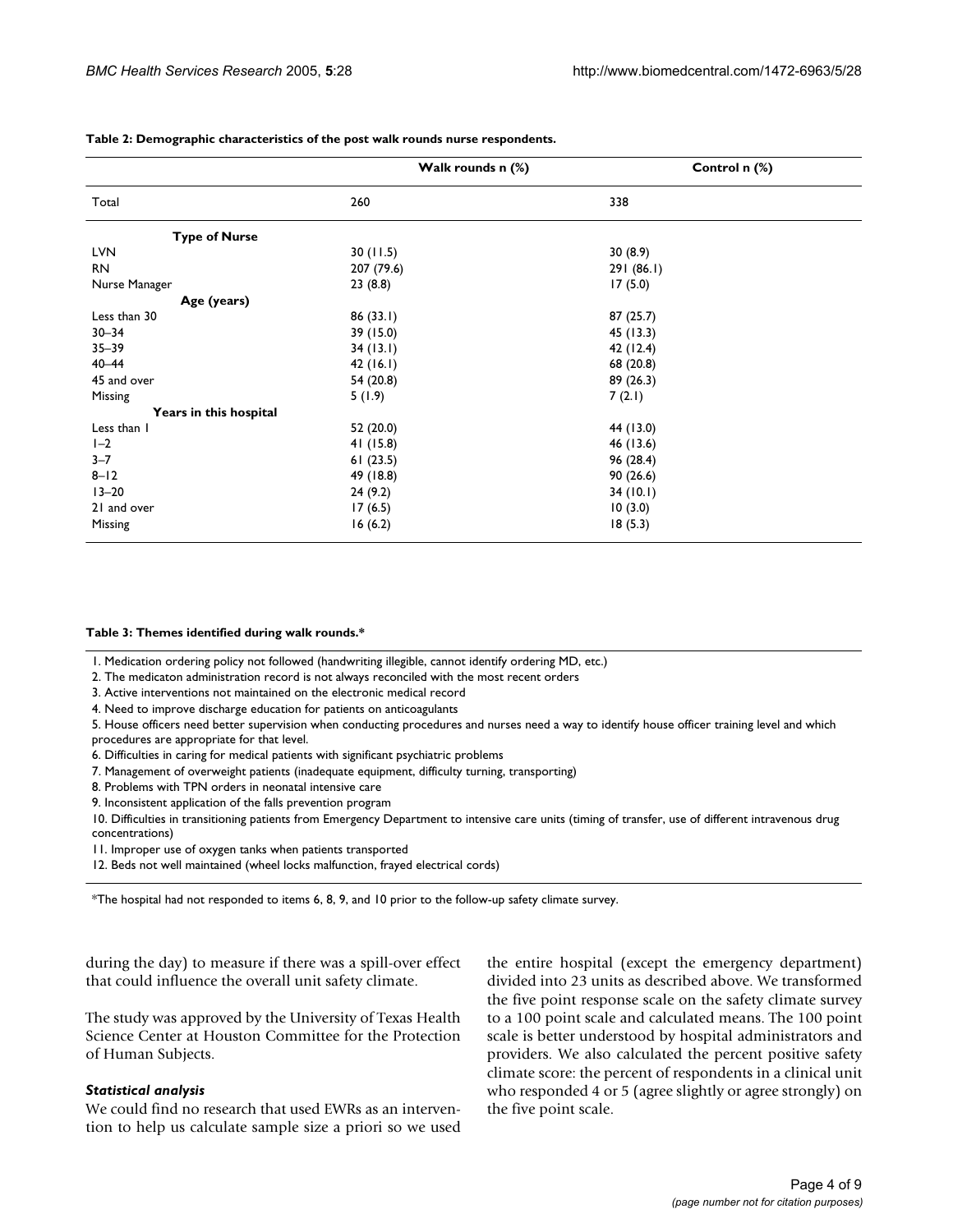| <b>Survey Item</b>                                                                                                                                | <b>EWRs Participant n (%)</b> |                                       |            |                       | <b>EWRs Non-participant n (%)</b> |                 |                                       |              |                   |                          |
|---------------------------------------------------------------------------------------------------------------------------------------------------|-------------------------------|---------------------------------------|------------|-----------------------|-----------------------------------|-----------------|---------------------------------------|--------------|-------------------|--------------------------|
|                                                                                                                                                   | <b>Strongly</b>               | Disagree Disagree Neutral<br>Slightly |            | Agree<br>Slightly     | Agree<br><b>Strongly</b>          | <b>Strongly</b> | Disagree Disagree Neutral<br>Slightly |              | Agree<br>Slightly | Agree<br><b>Strongly</b> |
| 1. The culture of this clinical area makes it easy to 0<br>learn from the mistakes of others.                                                     |                               | 2(2.44)                               | 15(18.29)  | 22(26.83)             | 43 (52.44)                        | 6(3.13)         | 21 (10.94)                            | 50 (26.04)   | 53 (27.60)        | 62 (32.29)               |
| 2. Medical errors are handled appropriately in this 3 (3.61)<br>clinical area.                                                                    |                               | 2(2.41)                               | 12(14.46)  | 12(14.46)             | 54 (65.06)                        | 3(1.54)         | 17(8.72)                              | 38 (19.49)   | 48 (24.62)        | 89 (45.64)               |
| 3. The senior leaders in my hospital listen to me<br>and care about my concerns.                                                                  | 3(3.57)                       | 6(7.14)                               | 15 (17.86) | 26 (30.95)            | 34 (40.48)                        | 29 (14.65)      | 23(11.62)                             | 40 (20.20)   | 54 (27.27)        | 52 (26.26)               |
| 4. The physician and nurse leaders in my area<br>listen to me and care about my concerns.                                                         | 0                             | 6(7.14)                               | 11(13.10)  | 27(32.14)             | 40 (47.62)                        | 10(5.15)        | 20 (10.31)                            | 40 (20.62)   | 56 (28.87)        | 68 (35.05)               |
| 5. Leadership is driving us to be a safety-centered   (1.19)<br>institution.                                                                      |                               | 0                                     | 15 (17.86) | 21 (25.00)            | 47 (55.95)                        | 4(2.03)         | 18(9.14)                              | 48 (24.37)   | 59 (29.95)        | 68 (34.52)               |
| 6. My suggestions about safety would be acted<br>upon if I expressed them to management.                                                          | 1(1.19)                       | 4 (4.76)                              | 14 (16.67) | 25 (29.76)            | 40 (47.62)                        | 11(5.58)        | 26 (13.20)                            | 39 (19.80)   | 50 (25.38)        | 71 (36.04)               |
| 7. Management/Leadership does not knowingly<br>compromise safety concerns for productivity.                                                       | 3(3.61)                       | 5(6.02)                               | 14(16.87)  | 24 (28.92)            | 37 (44.58)                        | 17(8.76)        | 21 (10.82)                            | 33 (17.01)   | 53 (27.32)        | 70 (36.08)               |
| 8. I am encouraged by my colleagues to report any 2 (2.41)<br>patient safety concerns I may have.                                                 |                               | 3(3.61)                               | 4 (4.82)   | 20(24.10)             | 54 (65.06)                        | (0.51)          | 13(6.63)                              | 25 (12.76)   | 55 (28.06)        | 102<br>(52.04)           |
| 9. I know the proper channels to direct questions 0<br>regarding patient safety.                                                                  |                               | (1.23)                                | 4 (4.94)   | 19(23.46)             | 57 (70.37) 0                      |                 | 2(1.03)                               | 17 (8.72)    | 60 (30.77)        | 116<br>(59.49)           |
| 10. I receive appropriate feedback about my<br>performance.                                                                                       | 2(2.38)                       | 4 (4.76)                              | 10(11.90)  | 26 (30.95)            | 42 (50.00)                        | 6(3.06)         | 24 (12.24)                            | 38 (19.39)   | 59 (30.10)        | 69 (35.20)               |
| 11. I would feel safe being treated here as a<br>patient.                                                                                         | 0                             | 2(2.53)                               | 13(16.46)  | 21(26.58)             | 43 (54.43)                        | 5(2.56)         | 20 (10.26)                            | 35 (17.95)   | 62 (31.79)        | 73 (37.44)               |
| 12. Briefing personnel before the start of a shift<br>(i.e., to plan for possible contingencies) is an<br>important part of patient safety.       | $\mathbf 0$                   | $\mathbf 0$                           | 5(6.10)    | 19(23.17)             | 58 (70.73) 2 (1.04)               |                 | 4(2.07)                               | 19 (9.84)    | 34 (17.62)        | 134<br>(69.43)           |
| 13. Briefings are common here.                                                                                                                    | 1(1.30)                       | 3(3.90)                               | 15(19.48)  | 24(31.17)             | 34 (44.16)                        | 13(7.30)        | 13(7.30)                              | 40 (22.47)   | 45 (25.28)        | 67 (37.64)               |
| 14a. I am satisfied with availability of clinical<br>leadership (physician).                                                                      | 1(1.25)                       | 5(6.25)                               | 9(11.25)   | 21(26.25)             | 44 (55.00)                        | 9(4.62)         | 26 (13.33)                            | 32(16.41)    | 55 (28.21)        | 73 (37.44)               |
| 14b. I am satisfied with availability of clinical<br>leadership (nursing).                                                                        | 2(2.44)                       | 3(3.66)                               | 8(9.76)    | 31 (37.80)            | 38 (46.34)                        | 12(6.25)        | 13(6.77)                              | 33 (17.19)   | 60 (31.25)        | 74 (38.54)               |
| 14c. I am satisfied with availability of clinical<br>leadership (pharmacy).                                                                       | 5(6.33)                       | 7(8.86)                               | 18 (22.78) | 21(26.58)             | 28 (35.44)                        | 20 (10.53)      | 32 (16.84)                            | 42 $(22.11)$ | 51 (26.84)        | 45 (23.68)               |
| 15. This institution is doing more for patient safety 0<br>now than it did one year ago.                                                          |                               | (1.32)                                | 11(14.47)  | 22 (28.95)            | 42 (55.26)                        | 11(6.11)        | 6(3.33)                               | 59 (32.78)   | 59 (32.78)        | 45 (25.00)               |
| 16. I believe that most adverse events occur as a<br>result of multiple system failures, and are not<br>attributable to one individual's actions. | 0                             | 4(5.13)                               | 8(10.26)   | 24 (30.77) 42 (53.85) |                                   | 8(4.17)         | 16(8.33)                              | 23 (11.98)   | 65 (33.85)        | 80 (41.67)               |
| 17. The personnel in this clinical area take<br>responsibility for patient safety.                                                                | 0                             | $\mathbf 0$                           | 8(9.76)    | 23 (28.05)            | 51(62.20)                         | 2(1.04)         | 9(4.66)                               | 26 (13.47)   | 75 (38.86)        | 81 (41.97)               |
| 18. Personnel frequently disregard rules or<br>guidelines that are established for this clinical area.                                            | 30 (37.50)                    | 10(12.50)                             | 14 (17.50) | 12(15.00)             | 14 (17.50)                        | 47 (23.98)      | 43 (21.94)                            | 39 (19.90)   | 40 (20.41)        | 27 (13.78)               |
| 19. Patient safety is constantly reinforced as the<br>priority in this clinical area.                                                             | 0                             | 1(1.27)                               | 9(11.39)   | 16(20.25)             | 53 (67.09)                        | 4(2.02)         | 14(7.07)                              | 37 (18.69)   | 59 (29.80)        | 84 (42.42)               |

**Table 4: Effect of executive walk rounds on nurses responses to survey items: Distributions of responses by survey item and EWRs participation.**

Our primary hypothesis was that units randomized to receive EWRs would have higher mean safety climate scores than control units. A secondary, a-priori, hypothesis was that some individual items on the SCS would be more responsive to EWRs than others. The five items were: 1) This institution is doing more for patient safety now, than it did one year ago (item 15); 2) The senior leaders in my hospital listen to me and care about my concerns (item 3); 3) Patient safety is constantly reinforced as the priority in this clinical area (item 19); 4) Leadership is driving us to be a safety-centered institution (item 5); and 5) I would feel safe being treated here as a patient (item 11).

Another a-priori hypothesis was that the effect of EWRs would vary by provider type and that the effect of EWRs

would be stronger for providers who participated in EWRs. As part of the follow-up survey we asked providers if they recalled participating in an EWR session (executive names were listed by the question). Response options included yes, no, and not sure. This resulted in three groups in the intervention group (EWRs-participant, EWRs-not sure if participant, and EWRs-not a participant) and three groups in the control group (control EWRs-participant, control EWRs-not sure if participant, and control EWRs-not a participant). Some providers in the control units received EWRs because they temporarily worked in an intervention unit on the day EWRs occurred. We hypothesized that mean safety climate scores would be higher for providers in the intervention EWRs-participant group than in the control EWRs-not a participant group.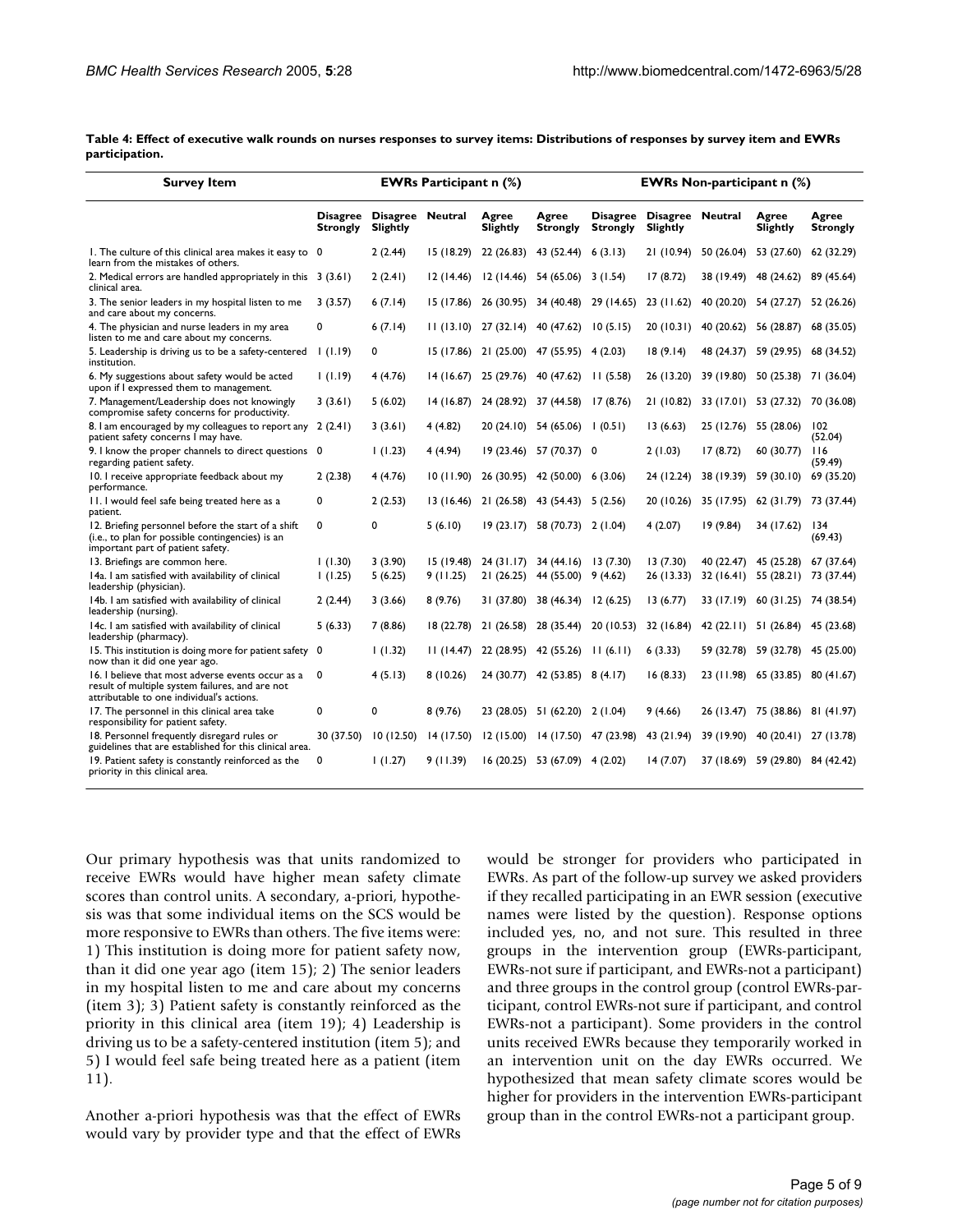#### *Mean safety climate scores*

Differences in mean SCS scores were tested using random intercept linear models to account for the non-independence of research participants nested within clinical units. These models were fit using SAS PROC MIXED. Model assumptions were verified by examining univariate histograms and residual skewness and kurtosis values, and by generation of residual-by-predicted value plots.

#### *Analyses of group differences on individual items*

Individual survey item responses consist of the ordered categorical values that represent the scale response labels of "disagree strongly", "disagree slightly", "neutral", "agree slightly", and "agree strongly". Intervals between these responses need not be equal. For this reason, we employed a cumulative odds logistic regression model to compare groups' odds of agreement on each survey question. The performance of the cumulative odds model benefits from ten or more responses per survey category [14]. Response categories were collapsed as needed to attain this objective (described in the note following Table 4). To obtain proper standard errors, confidence intervals, and *p*-values adjusted for clustering of respondents within clinical areas, we employed the SURVEYLOGISTIC procedure in SAS 9.1.3 to fit the cumulative odds models.

#### **Results**

A total of 1119 providers (67%) completed the baseline survey and 1,000 (55%) the post EWRs survey. There was no difference in safety climate between the EWR and control units when all providers were analyzed. We only report results for nurses (Licensed Vocational Nurses, Registered Nurses, and Nurse Managers) because we could not detect an effect of EWRs on safety climate scores for other providers. We randomized 23 units, 12 to the control group and 11 to the EWR group. Prior to EWRs, 547 nurses returned surveys; after EWRs, 598 nurses returned surveys. The types of nurses whose attitudes were measured post-EWR, their ages, and experience in the organization are shown in Table 2.

Providers and executives discussed specific issues during the Walk rounds and 12 themes were identified (Table 3). The hospital addressed 8 of the 12 themes prior to the follow up administration of the SCS. Some actions to address these themes were limited to units from which the theme arose  $(n = 4)$ , other actions affected all units  $(n = 1)$ 5). The follow up survey was administered before the hospital addressed: 1) difficulties in transitioning patients from Emergency Department to ICUs; 2) problems with TPN orders in neonatal intensive care; 3) Inconsistent application of the falls prevention program; and 4) difficulties caring for medical patients with significant psychiatric problems. Providers were notified of these changes through staff meetings.

#### *Mean safety climate score comparisons*

All 547 nurses measured pre-EWR returned useable safety climate data; by contrast, 570 participating nurses returned useable safety climate data following EWRs. Before EWRs the mean safety climate scores for nurses were similar in the control units and EWR units (78.97 and 76.78,  $P = 0.458$ ) as were percent positive scores (64.6% positive and 61.1% positive). After EWRs the mean safety climate scores and percent positive scores were not significantly different in the control units and EWR units (77.93 and 78.33, P = 0.854) and (56.5% positive and 62.7% positive). However, nurses in the control group who did not participate in EWRs (n = 198) had lower safety climate scores than nurses in the intervention group who did participate in an EWR session  $(n = 85)$ (74.88 versus 81.01,  $P = 0.02$ ; 52.5% positive versus 72.9% positive).

#### *Comparisons of individual safety climate scale items*

The distributions of responses by survey item and by EWRs participation are shown in Table 4. Compared to nurses who did not participate, nurses in the Experimental group who reported participating in EWRs responded more favorably on the items hypothesized a priori to be most sensitive to EWRs (Table 5). All five items showed statistically significant differences in odds of agreement with items for the EWR-participant compared to Control-Non-participant groups: This institution is doing more for patient safety now, than it did one year ago (item 15, OR  $= 3.82$ ,  $p < .001$ ); 2) The senior leaders in my hospital listen to me and care about my concerns (item 3, OR = 2.15, p = .012); 3) Patient safety is constantly reinforced as the priority in this clinical area (item 19,  $OR = 2.79$ ,  $p = .001$ ); 4) Leadership is driving us to be a safety-centered institution (item 5,  $OR = 2.48$ ,  $p = .002$ ); and 5) I would feel safe being treated here as a patient (item 11, OR =  $2.05$ , p = .002). Examination of the odds ratios listed in Table 5 shows that nurses in the EWRs-participant group exhibited more favorable evaluations of safety climate through their responses to the individual safety climate items than did nurses in the control EWRs-not a participant group on 14 out of 21 items (Table 5; note that the items are labeled 1–19, but item 14 has three parts.

#### **Discussion**

To our knowledge, this is the first published study to show that EWRs can improve safety climate among some providers in hospitals. Nurses in the intervention group who participated in EWRs had higher safety climate scores than non-participants in the control group. However, EWRs conducted in this manner did not result in higher safety climate scores for *all* nurses in the intervention units compared to the control units, suggesting a limited spill-over effect from nurses who participated in EWRs to those who did not participate. Furthermore, we did not detect an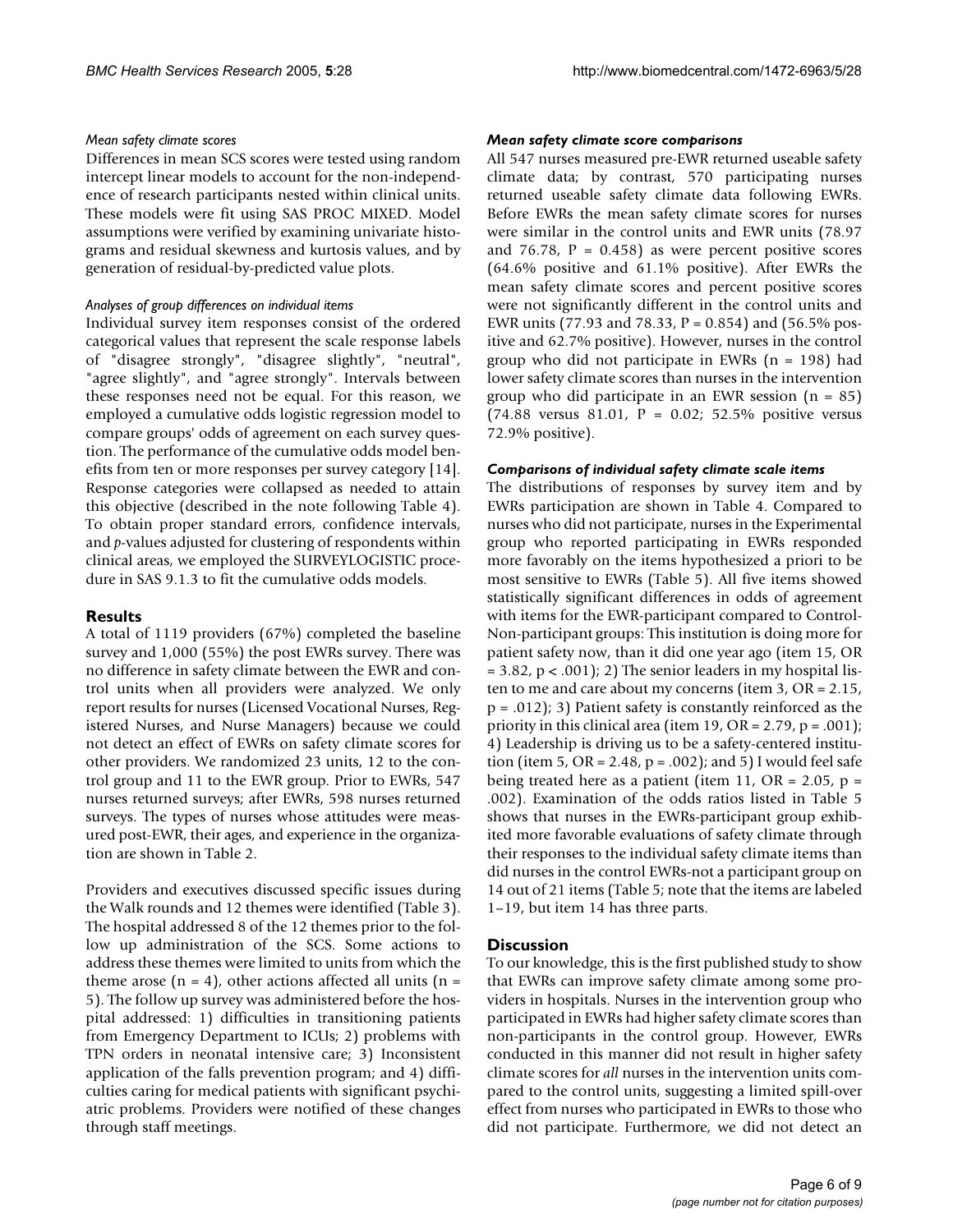**Table 5: Effect of executive walk rounds on survey items for nurses: Odds of agreement with an item for EWR Participants compared to EWR non-participants.**

| <b>Survey Item</b>                                                                                                                    | <b>OR</b> | 95% CI        |
|---------------------------------------------------------------------------------------------------------------------------------------|-----------|---------------|
| 1. The culture of this clinical area makes it easy to learn from the mistakes of others.                                              | 2.50      | $1.15 - 5.42$ |
| 2. Medical errors are handled appropriately in this clinical area.                                                                    | 2.05      | $0.97 - 4.35$ |
| *3. The senior leaders in my hospital listen to me and care about my concerns.                                                        | 2.15      | $1.18 - 3.92$ |
| 4. The physician and nurse leaders in my area listen to me and care about my concerns.                                                | 1.89      | $1.13 - 3.16$ |
| *5. Leadership is driving us to be a safety-centered institution.                                                                     |           |               |
| 6. My suggestions about safety would be acted upon if I expressed them to management.                                                 | 1.89      | $1.04 - 3.43$ |
| 7. Management/Leadership does not knowingly compromise safety concerns for productivity.                                              | 1.56      | $0.90 - 2.70$ |
| 8. I am encouraged by my colleagues to report any patient safety concerns I may have.                                                 | 1.74      | $1.01 - 2.75$ |
| 9. I know the proper channels to direct questions regarding patient safety.                                                           | 1.62      | $0.87 - 3.03$ |
| 10. I receive appropriate feedback about my performance.                                                                              | 1.98      | $1.23 - 3.20$ |
| *II. I would feel safe being treated here as a patient.                                                                               | 2.05      | $1.31 - 3.19$ |
| 12. Briefing personnel before the start of a shift (i.e., to plan for possible contingencies) is an important part of patient safety. | 1.16      | $0.65 - 2.07$ |
| 13. Briefings are common here.                                                                                                        | 1.56      | $0.89 - 2.73$ |
| 14a. I am satisfied with availability of clinical leadership (physician).                                                             | 2.14      | $1.35 - 3.42$ |
| 14b. I am satisfied with availability of clinical leadership (nursing).                                                               | 1.62      | $0.90 - 2.93$ |
| 14c. I am satisfied with availability of clinical leadership (pharmacy).                                                              | 1.75      | $1.13 - 2.72$ |
| *15. This institution is doing more for patient safety now than it did one year ago.                                                  | 3.82      | $1.87 - 7.81$ |
| 16. I believe that most adverse events occur as a result of multiple system failures, and are not attributable to one individual's    | 1.70      | $1.17 - 2.48$ |
| actions.                                                                                                                              |           |               |
| 17. The personnel in this clinical area take responsibility for patient safety.                                                       | 2.29      | $1.26 - 4.17$ |
| 18. Personnel frequently disregard rules or guidelines that are established for this clinical area.                                   | 0.78      | $0.48 - 1.28$ |
| *19. Patient safety is constantly reinforced as the priority in this clinical area.                                                   | 2.79      | $1.50 - 5.21$ |

Notes:

1. N = 274 non-missing cases.

2. Odds ratios and 95% confidence intervals are derived via a five category cumulative odds logistic regression model fit using the

SURVEYLOGISTIC procedure in SAS version 9.1.3. Confidence intervals are adjusted for clustering of participants within clinical areas. Each analysis is based on five ordered categories of response options: "strongly disagree", "disagree", "neither agree nor disagree", "agree", "strongly agree", with the following exceptions: Some items (1, 2, 5, 8, 10, 11, 15, 16, 17, 19) had fewer than ten respondents who endorsed "strongly disagree" or "disagree"; for these items the "strongly disagree" and "disagree" categories were pooled to yield n-per-category greater than or equal to ten cases. Similarly, items 9 and 12 required pooling of the "strongly disagree", "disagree", and "neither agree nor disagree" categories to yield ten or more cases per category.

3. The odds ratios indicate the odds of an EWR participant having more agreement with an item than a EWR non-participant

4. Item 18 is reversed scored.

effect of EWRs on the attitudes of other provider types. This may be due to lack of power to detect a difference (there were relatively small numbers of some other provider types) or because EWRs or the safety climate survey may be less relevant to non-nursing providers.

#### *Implications*

Safety culture has been identified as a key safety practice for healthcare by the National Quality Forum and other experts because poor safety culture may contribute to unsafe practices. We found that EWRs can positively influence safety climate (one component of safety culture) among nurses who participated in EWRs. Our study should be encouraging and informative to hospitals and researchers who are experimenting with the use of EWRs.

The effect of EWRs on safety climate of participating nurses was detected after a short intervention (3 months) and after relatively minor changes in care processes.

Future research should address the "dose-response" relationship between EWRs and safety climate. EWRs may need to be conducted more frequently, address a broader range of topics, address a larger audience during rounds, or occur for a longer duration than in our study (once a month for three months) to influence other providers and to have an impact on overall unit safety climate. A key goal should be to expose as many providers as possible (both day and night shifts) to the EWRs because the effect on attitudes may not diffuse throughout a clinical unit (although we had limited power to detect this effect). The effect of EWRs may also be modified by the actions taken to correct or address safety problems raised by providers during the EWRs. The actions taken after this set of EWRs were relatively minor in scope suggesting that the EWRs themselves may be important mediators of safety attitudes. More visible or more effective actions could result in greater improvements in safety climate, both among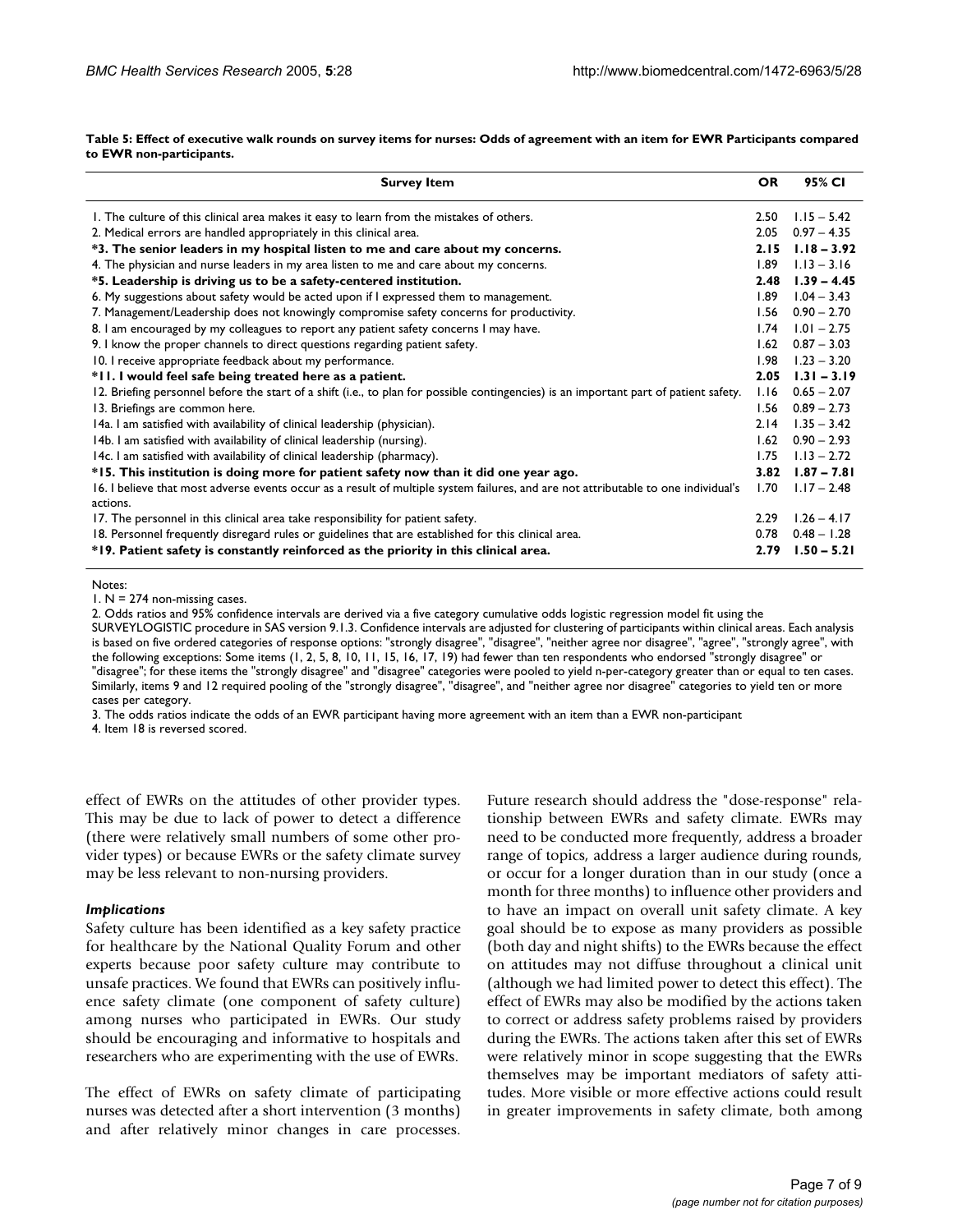providers who participated in EWRs and those who did not.

#### *Limitations*

Our ability to detect differences between the control and EWR units was limited by sample size at the clinical unit level (23 units in total) and because some nurses in control units participated in EWRs because they were floating in another unit while a EWR occurred. Sample sizes of non-nursing groups also limited our ability to detect changes after EWRs.

Providers were not randomized so our provider level analysis that found a positive effect of EWRs may be biased. There may be factors that influenced participation in EWRs that also caused or were associated with more positive attitudes. The main determinant of participation was whether or not the nurse worked days or nights (EWRs were only done during the day). Day-shift nurses may respond differently than night-shift nurses to EWRs. Other reasons for non-participation for day-shift nurses were that EWRs occurred on days that they did not work, the nurse could have been too busy with patient care, or they could have chosen not to participate. The EWR schedule was determined by the executives, not nurse managers.

Generalizability is limited because we report findings from only one urban tertiary care hospital and because the EWR effect may be mediated by the individual executives of this hospital. Executives were advised about the purpose of EWRs and given questions to help guide their discussion (Table [1](#page-2-0)) but there was variability in the details of each EWR. This makes our findings more generalizable in that it mimics what most hospitals will do (use multiple executives), but also less generalizable in that others cannot exactly replicate our intervention. Future research should investigate executive effects to better establish what executives do well during EWRs, what level of executive is most effective, and whether a particular background (e.g., clinical/nonclinical) makes a difference. Randomized trials usually assume that the intervention (like a drug) is stable over time, and that the effect of the intervention is independent of other factors in the environment (although there are notable exceptions [15]). EWRs is a social intervention that varies depending upon the individual(s) conducting EWRs and the culture of the units receiving the intervention. Therefore, a formative evaluation that reports details of the interactions among executive characteristics (leadership style, gender, position in organization) and the units (size, recent safety issues, work routines) would be informative, as would a unit level analysis of safety climate scores. Future studies should also consider comparing EWRs to visits by executives who simply introduce themselves and ask how things are going. This may better isolate the effect of EWRs over and above the effect due to an executive appearing on the unit to talk.

Due to practical considerations for this particular hospital, we did not include physicians. Based upon our experience with other EWR efforts, inclusion of physicians in EWRs may lead to greater improvements in the unit-level safety climate because physicians may be positively influenced by the EWRs, and because they may be leaders in units so a positive attitude change could affect others on the unit.

Many readers will wonder if improved safety climate leads to reductions in errors and adverse events. We did not collect such data but experience at other institutions suggests that as error rates and lengths of stay decline because of interventions, safety climate scores increase [16]. Others may see safety climate attitudes as important outcomes regardless of their relationships with errors and adverse events, and research in aviation suggests a relationship among attitudes and performance [12,13].

#### **Conclusion**

EWRs have a positive effect on the safety climate attitudes of nurses who participate in the walk rounds sessions. EWRs may need to be performed more frequently or for a longer period of time than in this study in order to have a broader influence on provider attitudes. Future research should also look in detail at the interactions among executive and unit characteristics to better understand this safety intervention. By embracing the knowledge of front line providers, engaging them directly in improvement efforts, and aligning the concerns of providers and leaders [17,18], EWRs may improve safety climate and the broader construct of safety culture.

#### **Competing interests**

The author(s) declare that they have no competing interests.

#### **Acknowledgements**

The authors thank William Tudor, Patient Safety Officer at Memorial Hermann Hospital, and the executives and staff who participated in the study.

The study was funded by the Robert Wood Johnson Foundation and the Agency for Healthcare Research and Quality (grant # IPO1HS1154401). The funding agencies had no role in determining the design, conduct, analysis, interpretation, or presentation of data.

#### **References**

- 1. Frankel A, Graydon-Baker E, Neppl C, Simmonds T, Gustafson M, Gandhi TK: **[Patient Safety Leadership Walk Rounds.](http://www.ncbi.nlm.nih.gov/entrez/query.fcgi?cmd=Retrieve&db=PubMed&dopt=Abstract&list_uids=12528570)** *Jt Comm J Qual Saf* 2003, **29:**16-26.
- 2. Pronovost PJ, Weast B, Bishop K, Paine L, Griffith R, Rosenstein BJ, Kidwell RP, Haller KB, Davis R: **[Senior executive adopt-a-work](http://www.ncbi.nlm.nih.gov/entrez/query.fcgi?cmd=Retrieve&db=PubMed&dopt=Abstract&list_uids=14986336) [unit: a model for safety improvement.](http://www.ncbi.nlm.nih.gov/entrez/query.fcgi?cmd=Retrieve&db=PubMed&dopt=Abstract&list_uids=14986336)** *Jt Comm J Qual Saf* 2004, **30:**59-68.